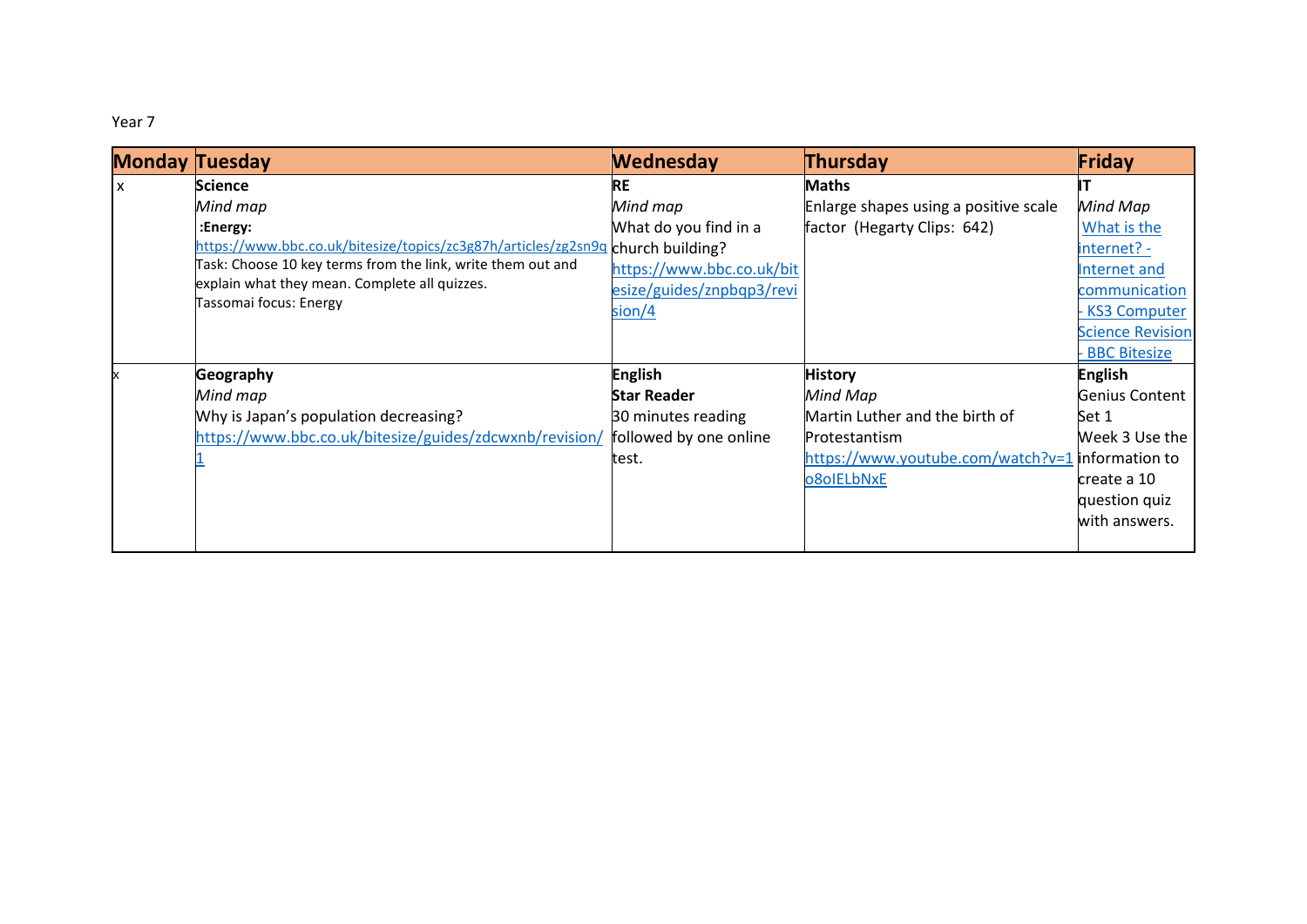Year 8

|                           | <b>Monda Tuesday</b>                                                                                                                                                                                                                                   | <b>Wednesday</b>                                                                                                    | Thursday                                                                                                          | Friday                                                                                                                                       |
|---------------------------|--------------------------------------------------------------------------------------------------------------------------------------------------------------------------------------------------------------------------------------------------------|---------------------------------------------------------------------------------------------------------------------|-------------------------------------------------------------------------------------------------------------------|----------------------------------------------------------------------------------------------------------------------------------------------|
| y                         |                                                                                                                                                                                                                                                        |                                                                                                                     |                                                                                                                   |                                                                                                                                              |
| $\boldsymbol{\mathsf{x}}$ | <b>Science</b><br>Mind map<br><b>Energy</b><br>https://www.bbc.co.uk/bitesize/topics/zc3g87h/articles/z care for the earth?<br>nw7jsg<br>Task: Create a mind map on the 3 types of energy<br>transfer. Complete all quizzes.<br>Tassomai focus: Energy | <b>RE</b><br>Mind map<br>Why are humans expected to<br>https://www.bbc.co.uk/bitesize/<br>guides/zqphw6f/revision/6 | <b>Maths</b><br>Enlarge shapes using a positive<br>scale factor (Hegarty Clips: 642)                              | Mind Map<br>Representing data -<br>Representing text,<br>images and sound - KS3<br><b>Computer Science</b><br><b>Revision - BBC Bitesize</b> |
|                           | Geography<br>Mind map<br>Tectonics<br>https://www.bbc.co.uk/bitesize/guides/zyhv4wx/revone online test.<br>ision/1                                                                                                                                     | <b>English</b><br><b>Star Reader</b><br>30 minutes reading followed by                                              | <b>History</b><br>Mind Map<br>Life on Plantations<br>https://www.bbc.co.uk/bitesize/<br>guides/ztgxsbk/revision/3 | <b>English</b><br>Genius Content Set 1<br>Week 3 Use the<br>information to create a<br>10 question quiz with<br>answers.                     |